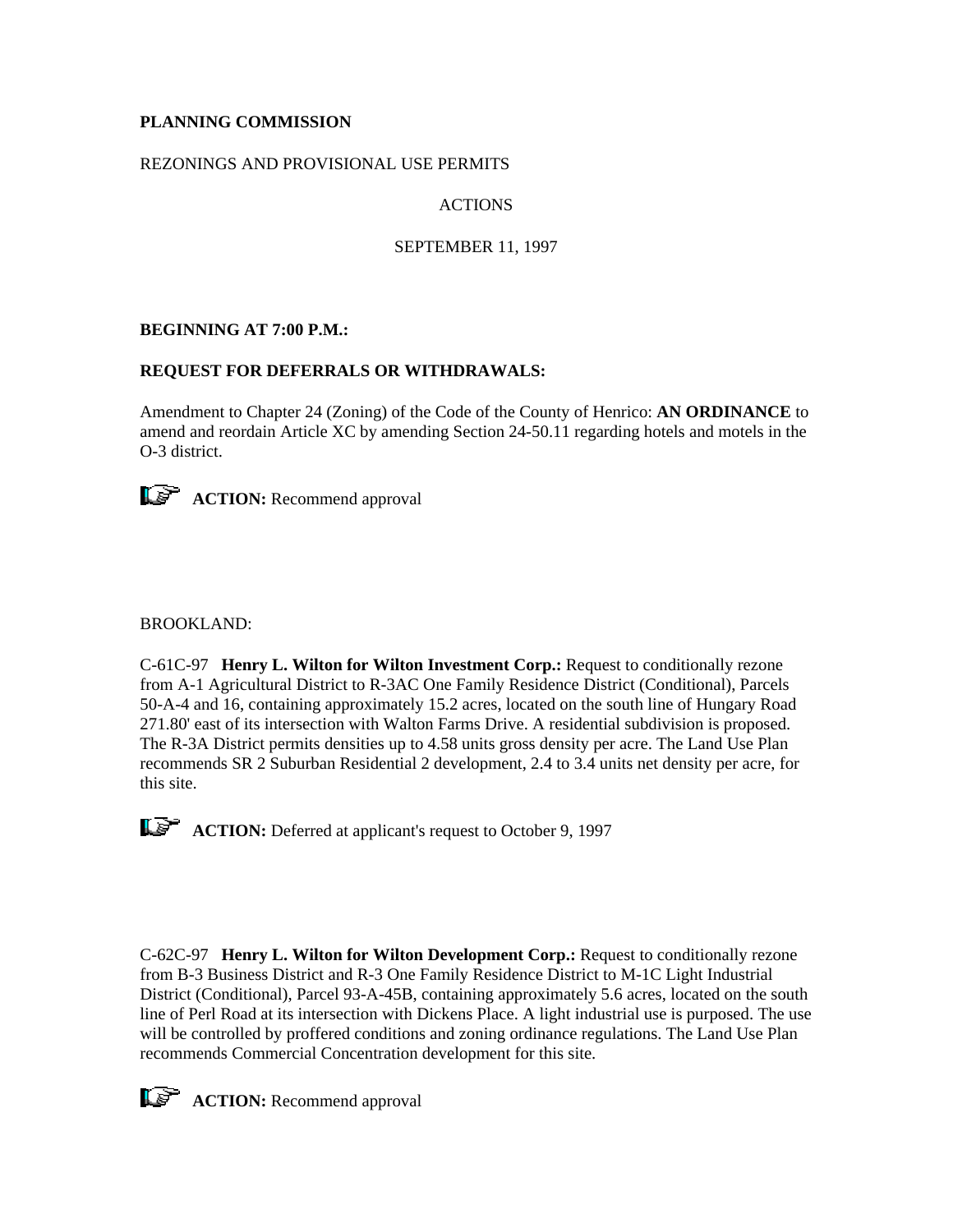### FAIRFIELD:

C-63C-97 **Wingate & Kestner for Commerce Co., L.C.:**Request to conditionally rezone from A-1 Agricultural District and R2A One Family Residence District to R-3AC One Family Residence District (Conditional), Parcels 43-A-27 and 43, containing approximately 25.3 acres, located on the east line of Telegraph Road beginning approximately 182' south of its intersection with New York Avenue. A residential subdivision is proposed. The R-4 District permits densities up to 5.45 units gross density per acre. The Land Use Plan recommends SR 2 Suburban Residential 2 development, 2.4 to 3.4 units net density per acre, for this site.



**ACTION:** Deferred at applicant's request to September 23, 1997

### THREE CHOPT:

#### *Deferred from the June 12, 1997 Meeting:*

P-8-97 **J. Thomas O'Brien, Jr. For Short Pump Investors, L.P.:** Request for approval of a provisional use permit in accordance with Sections 24-58.2(a)(d) and 24-122.1 of Chapter 24 of the County Code to permit outside dining and extended hours of operation to 2:00 a.m. for proposed restaurants, on Parcels 36-A-19D (pt.), 21, 22, 23, and 24 located on the north line of W. Broad Street, 450' west of its intersection with Pouncey Tract Road. The site is zoned B-2C Business District (Conditional) and M-1 Light Industrial District. The site is also within the West Broad Street Overlay District. **(Staff presentation by John Merrithew)**

**ACTION:** Deferred at applicant's request to January 15, 1998

#### *Deferred from the August 14,1997 Meeting:*

C-57C-97 **Glenn R. Moore for Melton Development Company:** Request to conditionally rezone from A-1 Agricultural District to R-3AC One Family Residence District (Conditional), Parcels 20-A-19 and 19A, containing approximatley 16.85 acres, located on the west line of Springfield Road at its intersection with Heart Mill Drive. Residential development is proposed. The R-3A District permits densities up to 4.58 units gross density per acre. The Land Use Plan recommends Suburban Residential 1 development, 1.0 to 2.4 units net density per acre, for this site.

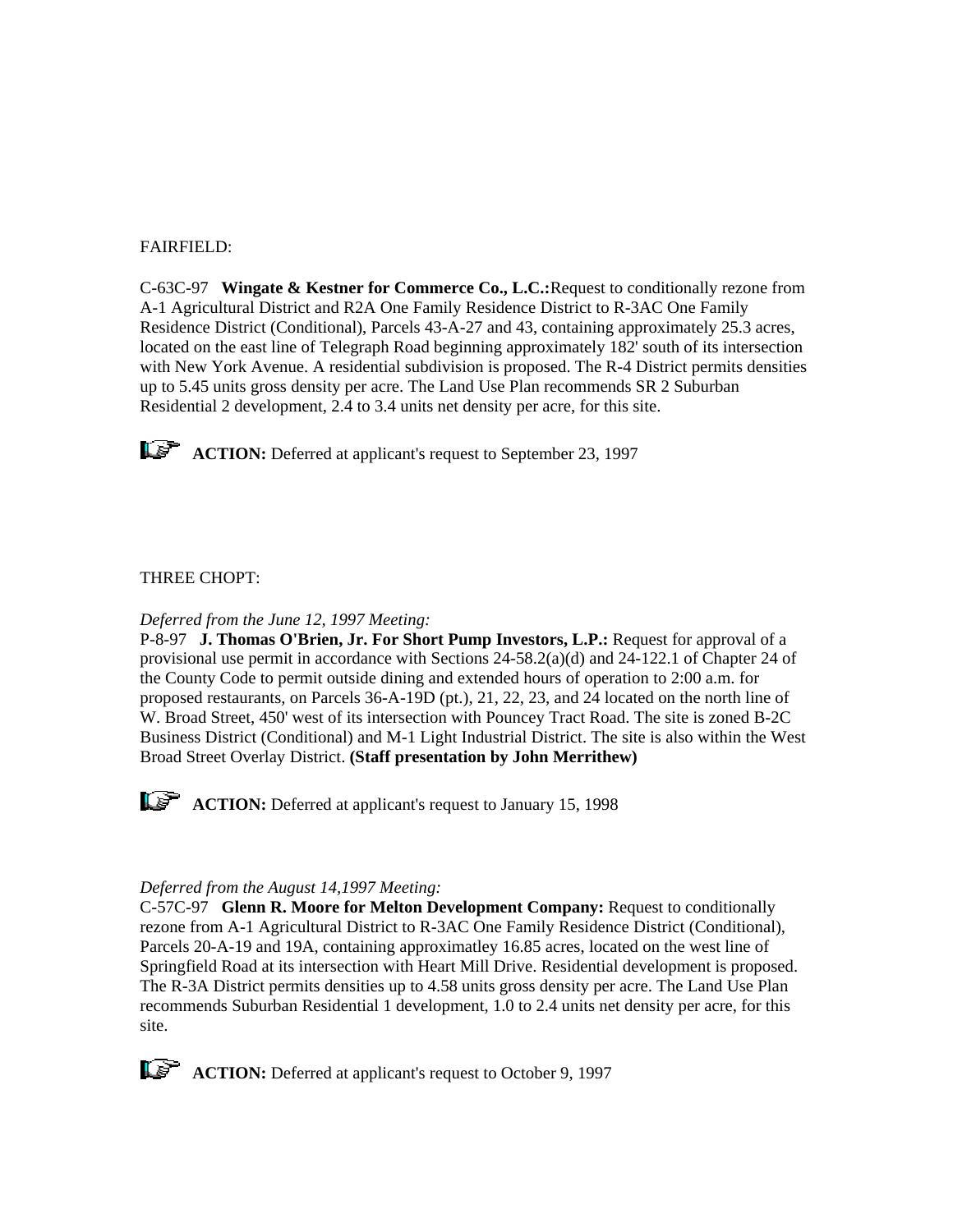### TUCKAHOE:

## *Deferred from the July 10, 1997 Meeting:*

C-46C-97 **E. Carlton Wilton:** Request to conditionally rezone from O-2C Office District (Conditional) and A-1 Agricultural District to O-2C Office District (Conditional), Parcels 66-A-12, 14N and 56-A-2S, containing 5.5+/- acres, located at the southwest corner of proposed John Rolfe Parkway and Ridgefield Parkway. Offices are proposed. The use will be controlled by proffered conditions and zoning ordinance regulations. The Land Use Plan recommends Office development and Urban Residential development, 3.4 to 6.8 units net density per acre, for this site. **(Staff presentation by Jim Lehmann)**



**ACTION:** Deferred at applicant's request to October 9, 1997

### *Deferred from the July 10, 1997 Meeting:*

C-33C-97 **Robert Mills for Dr. Allen Rafeh ARCORP II, Ltd.:** Request to conditionally rezone from O-2 Office District to B-2C Business District (Conditional), Parcel 89-A-18, containing 0.58 acre located at the southeast corner of Patterson Avenue and Pump Road. The Land Use Plan recommends this site for Office development. An office/retail use is proposed. The use will be controlled by proffered conditions and zoning ordinance regulations. **(Staff presentation by Mark Bittner)**



**ACTION:** CASE WITHDRAWN BY APPLICANT JULY 7, 1997.

P-11-97 **William J. Kopcsak for Wonderful Mother, L.C.:** Request for approval of a provisional use permit in accordance with Sections 24-58.2(a) and 24-122.1 of Chapter 24 of the County Code to permit extended hours of operation to 1:00 a.m. for the Jewish Mother Restaurant on Parcel 90-A-32B, located in the Quioccasin Station Shopping Center (8982 Quioccasin Road). The site is zoned B-2C Business District (Conditional).



**ACTION:** Recommend approval